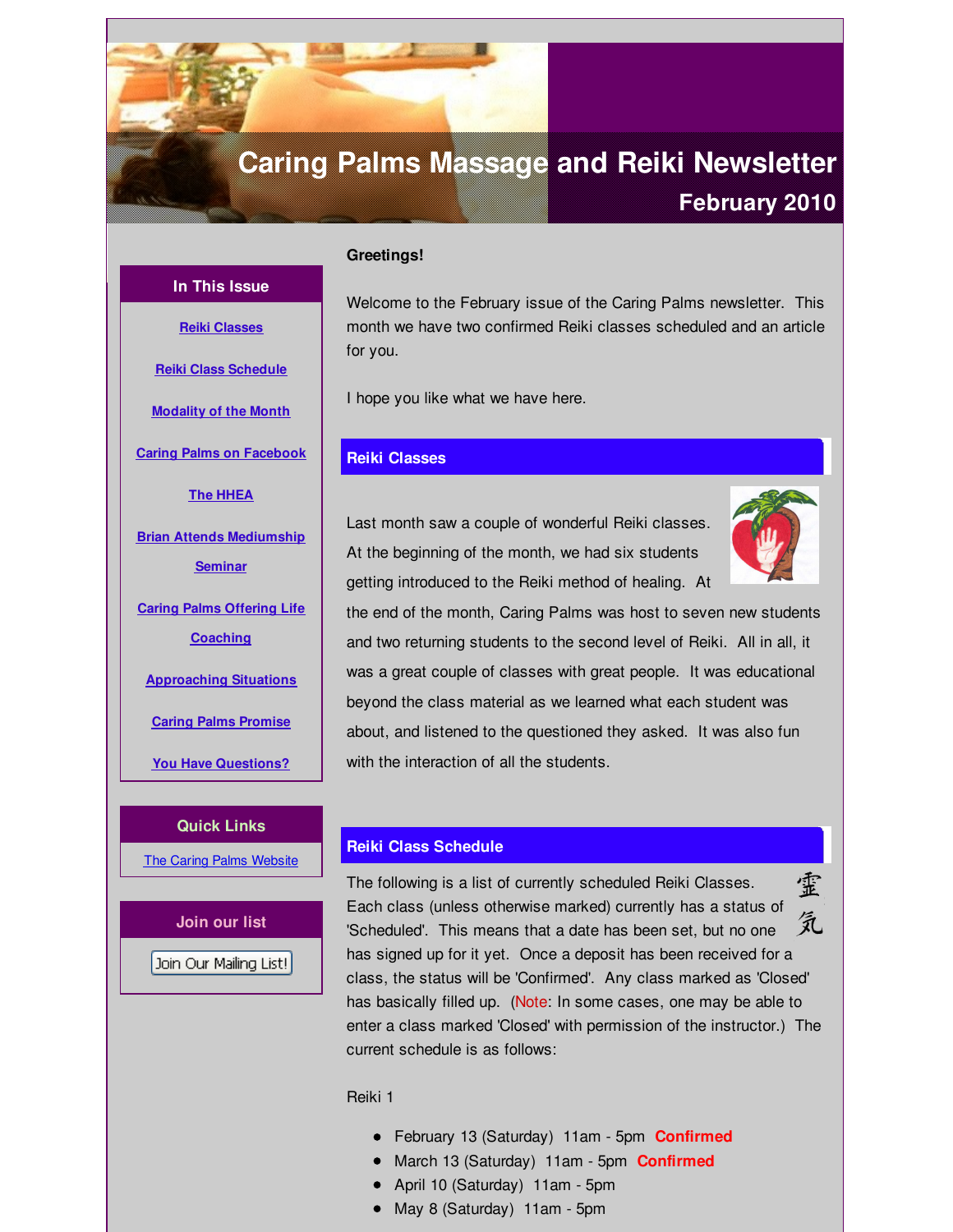June 12 (Saturday) 11am - 5pm

Reiki 3

February 27, 2010 (Saturday) 11am - 5pm **Confirmed**

All classes are open to anyone wanting to learn this unique method of hands-on healing. The cost for each class is \$100 no matter what level of Reiki the class is for. A 50% deposit (\$50) is required a minimum of seven (7) days prior to the class date (or permission of the instructor) to reserve a space in the class. Classes with no deposits received by the deposit date will be canceled. All class statuses may be viewed on the Reiki side of the web site under 'Class Scheduling and Schedule of Classes'.

# **Modality of the Month**

#### **Myofascial Release**

Myofascial Release (MFR) is a style of massage / physical therapy that takes a whole body "hands-on" approach to the evaluation and treatment of the human structure. The goal is to help return the body's capacity to adapt, by restoring three-dimensional balance. What this means is that it works on realigning the body to its proper shape through manipulation of connective tissue (fascia).

Every part in the body is connected by fascia. The organs don't just hang there in open apace. There is connective tissue surrounding everything holding them in place. Throughout life, one's body takes a lot of punishment, or trauma. We fall down. We get in accidents. We have surgery. All these things affect the fascia. You see, the fascia is normally a nice, soft, rubbery substance that gives when we move. But through trauma, this pliable substance can become hard and constricting. When this happens, the body's alignment changes. We feel pain, and a host of other problems crop up. (A good example of constricted fascia is carpal tunnel syndrome. This is where the fascia in the wrist becomes hard and painful. The normal response is to have surgery which cuts out the constricted fascia, but it also leaves scar tissue which later causes more constricted fascia.)

#### read [more](http://r20.rs6.net/tn.jsp?f=001y1ltD-1ldJDzDiVwNHG-Es5HooYJqU2RTJRjSvwn_LiyjeQXwVNZuAObx6XzbZBIZVY_njm0Zy2nR6_WXCXoEikKRD47rU81GuOWec1hIWpR4cFrlimw5qJInH3zHzl4QqIrcZ-aRFkgSSJyi7mGtiqeLIm5mSmNrpwzOoCbmx65f1ohjfH1xz5N1sypc6vEE6CqvXNoz3k=&c=&ch=)

# **Caring Palms on Facebook**

Caring Palms Massage and Reiki is now on Facebook. Become a fan. Get all the announcements of events and classes. Enter into the discussions. Talk with other fans. Just do a search for 'Caring Palms' and go to the page. From there, you add pictures, join discussions and become a fan.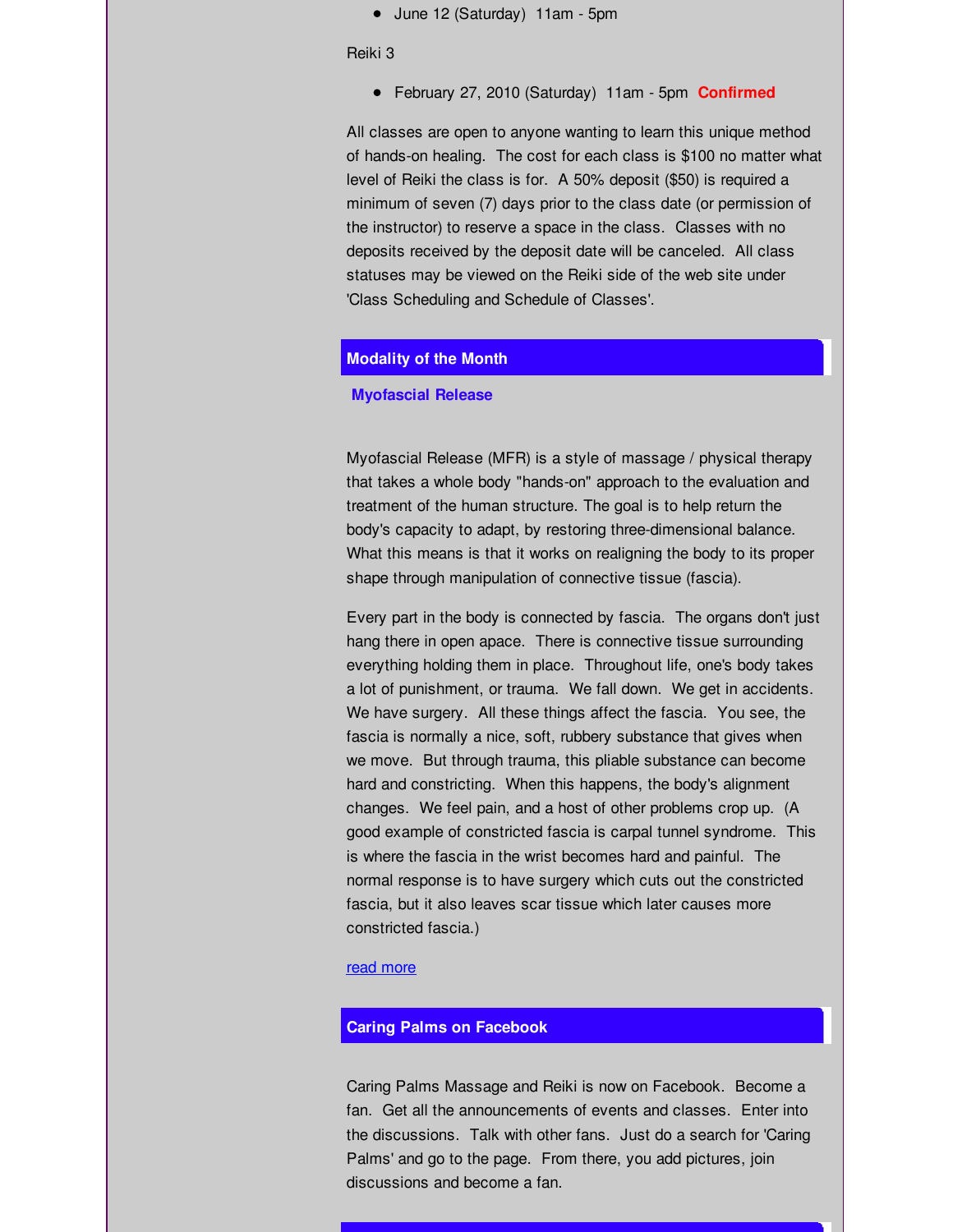#### **The HHEA and What it Does**

In last month's news letter, we told about a new non-profit corporation called the Holistic Health Education Association, Inc. (HHEA). This group was formed to help educate people about alternative methods of healthcare so that when they have decisions to make about their health, they can do it knowing all the possibilities.

Education is important. More and more, people are going through problems and procedures that might have been solved with easier, gentler methods. For instance, Caring Palms heard a story of a 15 year old that suffered from Scoliosis, a curvature of the spine. The doctors convinced her parents that she needed surgery. They then went in and implanted rods on each side of her spine to keep it straight. (This is not the first time Caring Palms has seen this.)

The issue is that Caring Palms (and other healthcare providers from massage therapists to physical therapists) does a method called Myofascial Release (See this month's Modality of the Month) that can work on Scoliosis, in many cases correcting the problem. Now, that is not to say that it works on all cases, but it has been effective in many. At least trying that first would be better than immediately going into surgery.

The problem is that doctors are not aware of methods like this and how effective they can be. The other problem is that they make more money if they cut into people. More doctors would rather do surgery instead of referring to someone who would do something less painful.

The point is that it is up to the general public to educate themselves on other methods so they have all the facts when presented with situation. This gives them more options. That is the purpose of the HHEA, to educate people through their many members all of whom are holistic healthcare professionals.

Next month, we will be announcing the date of the first HHEA Health Fair.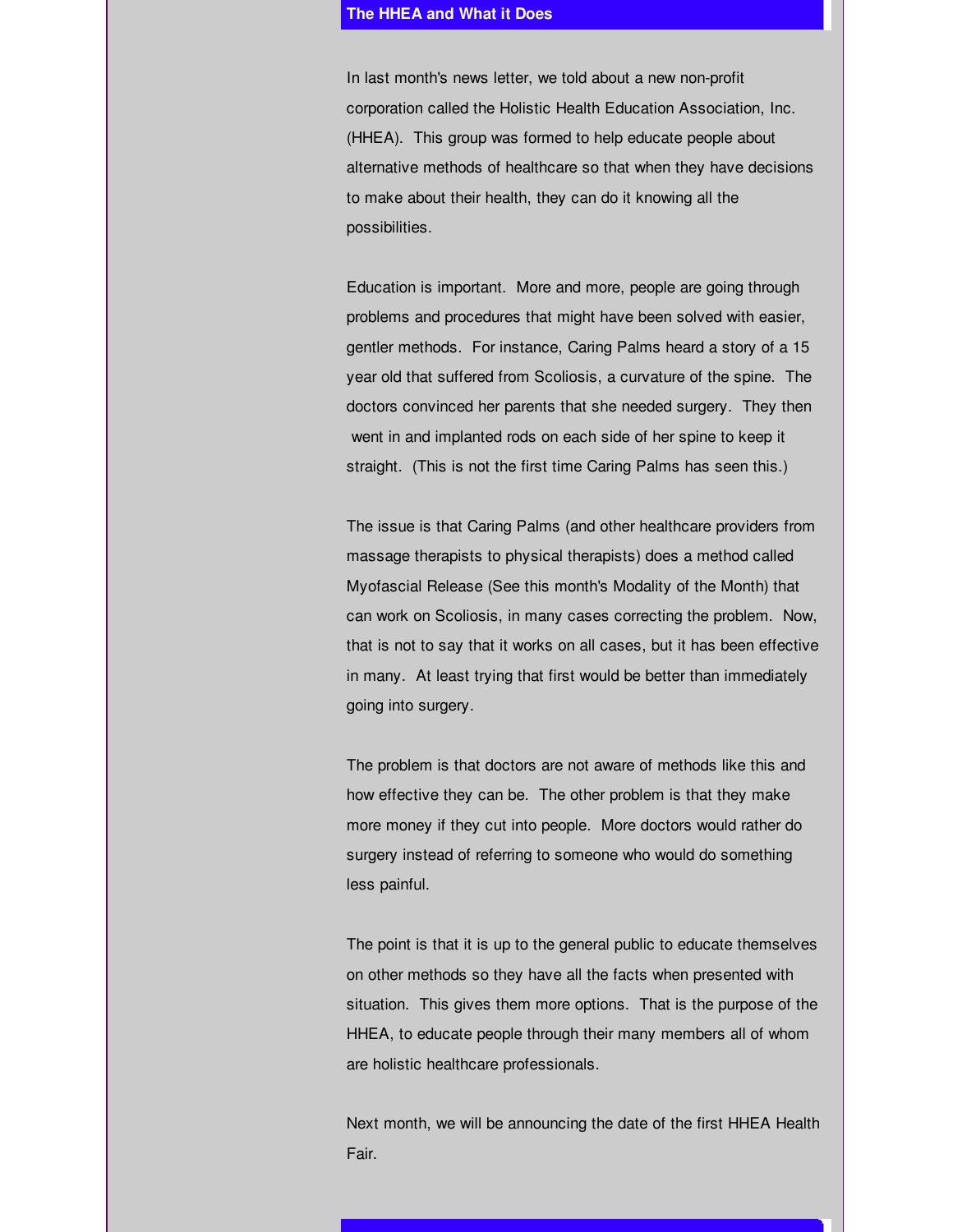#### **Brian Attends Mediumship Seminar**

Last month, Brian attended a mediumship seminar presented by the International Foundation for Spiritual Knowledge. The guest speaker/instructor was Eamon Downey from the Arthur Findley School in England.

Eamon was a very dynamic individual who had a different take on the subject. He introduced some new methods that most other teachers do not teach. His approach was fresh and special.

The first thing the group did was to learn how to 'sit in the power'. This started with a method to turn off one's mind. He had each student go into their mind and see what was there. Brian's first feeling was that he was standing on one side shouting "hello" and then hearing it echo from the other side. But as Eamon described it, all the students saw the light and heard the noise of activity that was going on in there. He had them each find the 'dimmer switch' there and turn it way down. After that, it was a means of focusing energies, and coming into the 'power'.

What was different was that Eamon was not looking to teach the class to be great mediums. He was looking to make them masters of energy. This was something that hit home for Brian as most of what he does is work with energies. Being able to control the energies is one of the biggest keys to communicating with the other side. Making the energies match perfectly is what allows mediums to communicate. When this works, information comes through.

After that, the class broke into groups of four (that he assigned) to read for others in the group. This was fairly successful.

The next day showed how a group could give a reading. One person was made as the key contact. Then after that person gave a few details, the energies were spread to the others. Each person was then able to fill in information to validate whom they had reached, and who this person was there for.

The last session of the day had the class split into pairs and giving readings to each other. The person Brian was paired with is a person (like him) that is hard to read. They each knew little of their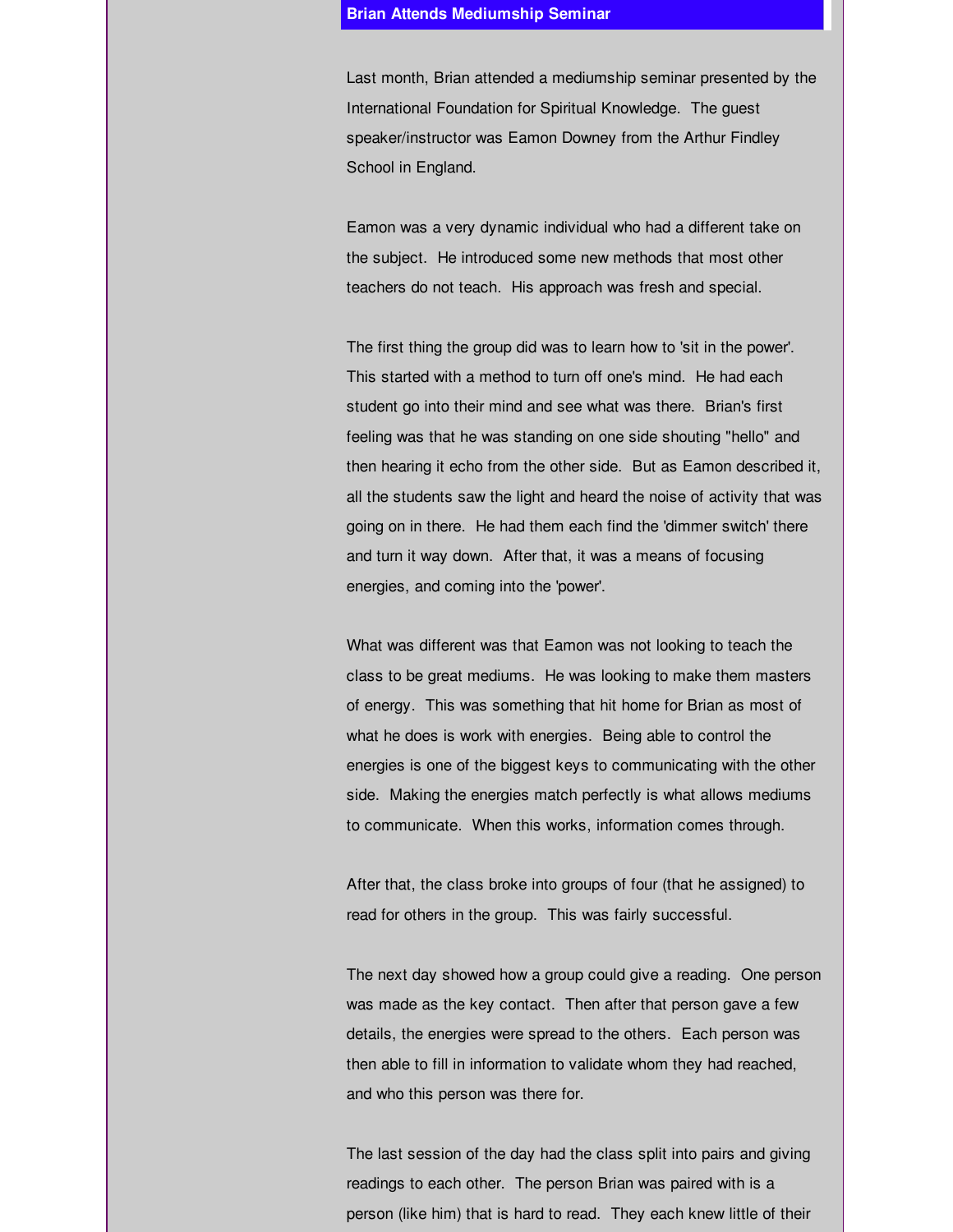grandparents and other family members that have passed. While the person he was with had trouble reading for him, what he got was spot on. The information flowed and the validations kept on coming.

The two day seminar was wonderful and enlightening.

# **Caring Palms Now Offering Life Coaching Sessions**

While the primary focus of Caring Palms has been massage and Reiki, Brian has been doing whatever he can to help people through difficult times, to help them calm, focus, set goals. It was brought to his attention that these are primarily the traits of a life coach. According to Webster's...

*Life coaching is a future-focused practice with the aim of helping clients determine and achieve personal goals. Life coaches use multiple methods that will help clients with the process of setting and reaching goals. Coaching is not targeted at psychological illness and coaches are neither therapists nor consultants.*

This is what Brian has been doing. Many life coaches use an array of methods including hypnotism. While Brian is not a hypnotist, he does offer meditation as a way of getting to the inner self and making changes. Brian works intuitively to help find a person's needs, and point them in the right direction. It is the same intuition that guides him through massage sessions, finding what each person needs the most. His tools include meditation and energy work (including, but not limited to Reiki).

If you feel you have a need for something like this, call Caring Palms and set up an appointment.

#### **Approaching Situations**

#### **by Brian Dean**

Life is a series of situations. It is how we approach these situations that determines success or failure. These situations can be career related, social, personal, life threatening, or any other thing that might come along.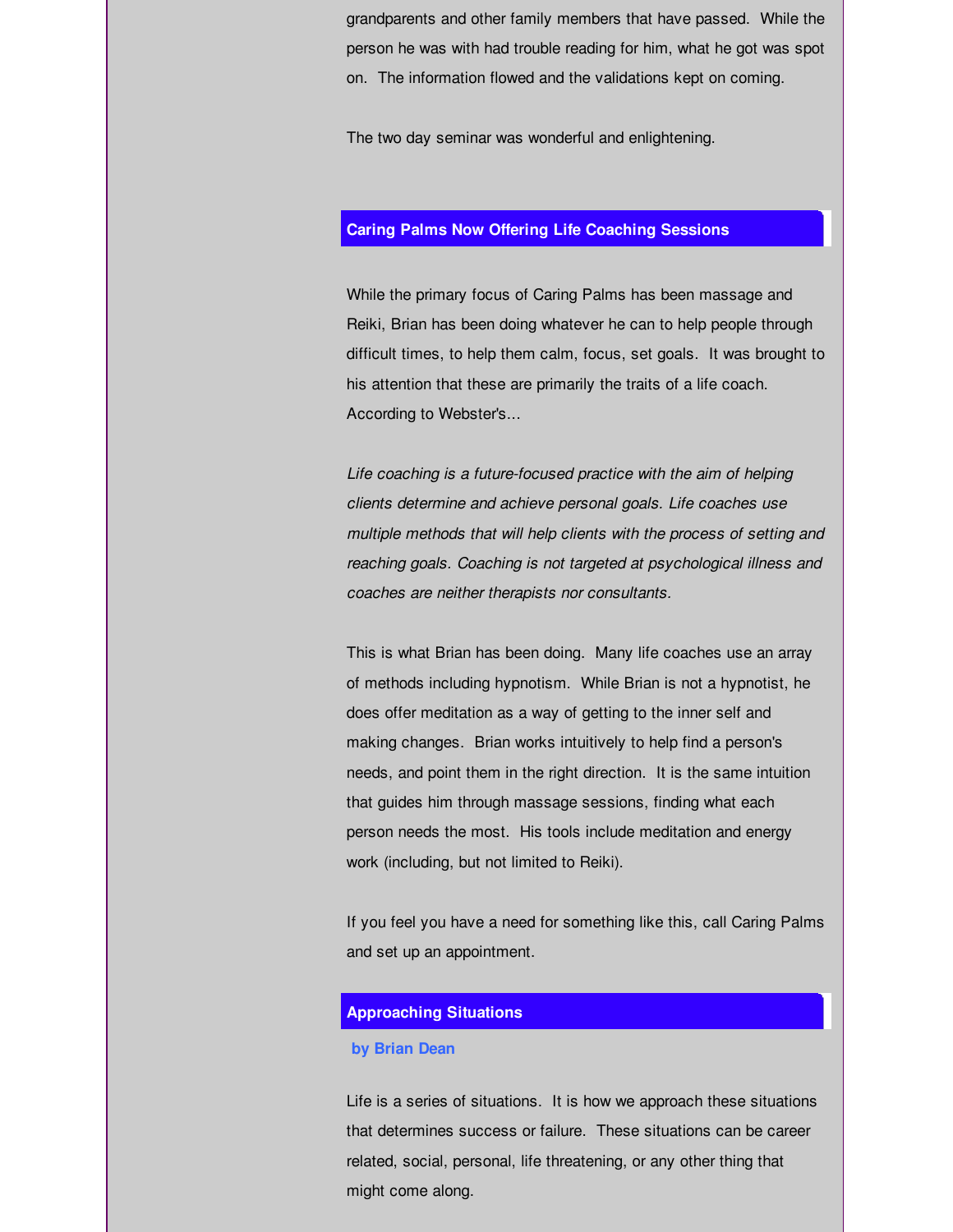When approaching a situation, we can do many things, including walk away. Sometimes we don't have that option. Sometimes we face a no win situation where no matter what we do, we lose. Here are a few suggestions to think about when coming into a situation.

#### **Notice Everything**

Look around. What is there? What can you see? What is said? What piece leads to what else? Be a detective. Sometimes the smallest detail can reveal an important key. Take stock in what you can see. It might be important. Do research. Know what there is to know.

#### **Fortune Favors the Bold**

Sometimes, just to enter into a situation takes bravery. Some people would be afraid to attempt some things. They would walk away, and that might be an option. But in all too many cases, if you don't try, you will never succeed. Be brave. Don't let your fear get the best of you. Take a chance. Don't be afraid to be the explorer that crosses that ocean.

#### **Expect the Unexpected**

Never go into a situation expecting it to go one way only. Look at all angles. What options are there? What else could happen other than what you want? This is something computer programmers do. They look at all possibilities including that one perfect situation where everything works out right. Don't be so focused on the one thing. Look at the possibilities.

# **Move Out of the Way**

Don't go into a situation like a bull in a china shop. Walk through the aisles. Avoid obstacles. Get out of the way of things coming at you. In the martial art Aikido, they teach to get out of the way of attacks coming in rather than blocking them. Then it is possible to use the motion of the attack to overcome your opponent. Avoid these obstacles by stepping aside either physically or verbally.

So, what does all this say? When faced with a situation, you should take note of everything around you, then be bold and take that step.